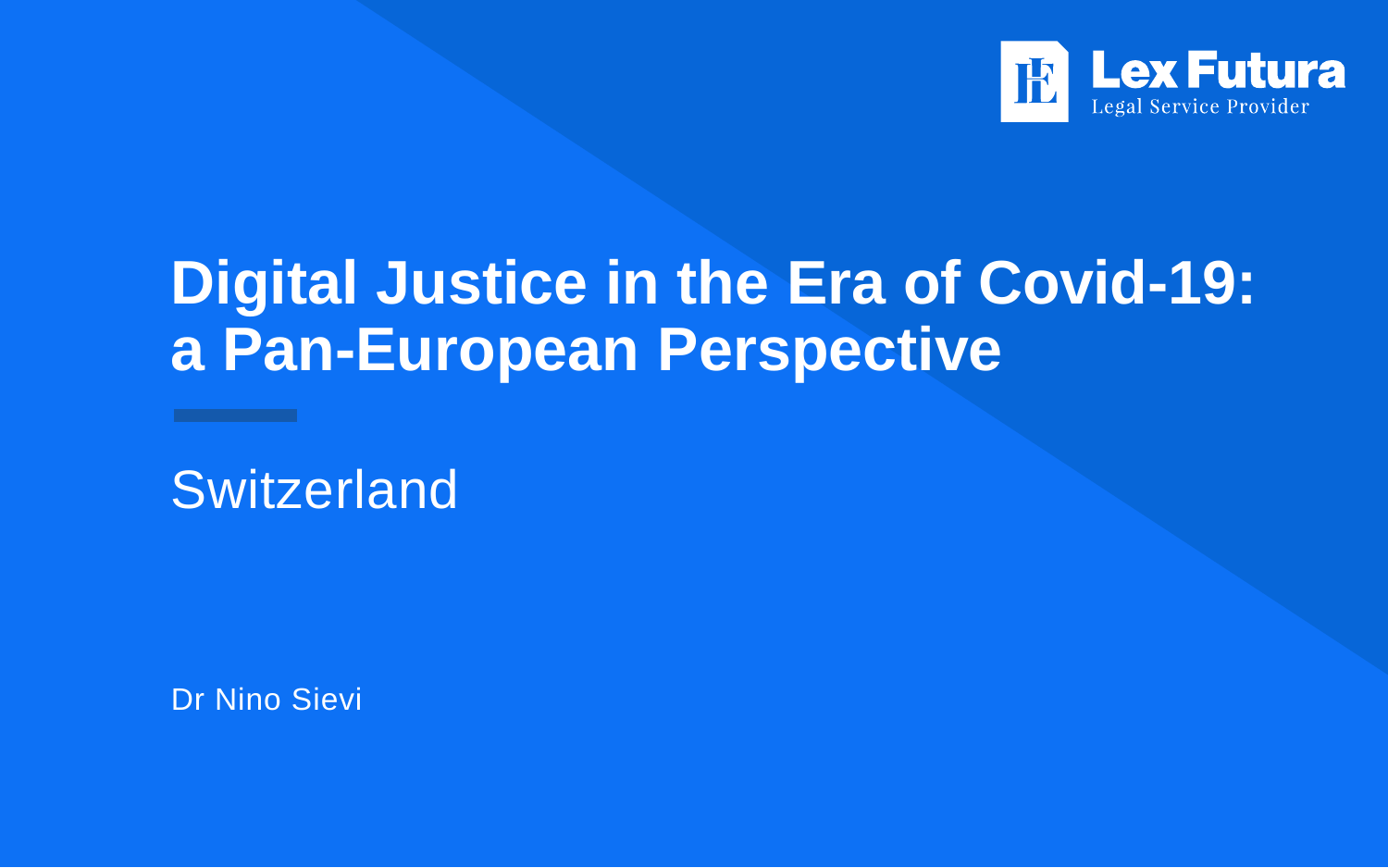

### **Background to Swiss court system**

- Organization of courts is largely in the hands of the cantons (decentralized)
- Federal Codes of Civil Procedure and Criminal Procedure
- Option of e-filing, but court system still paper-based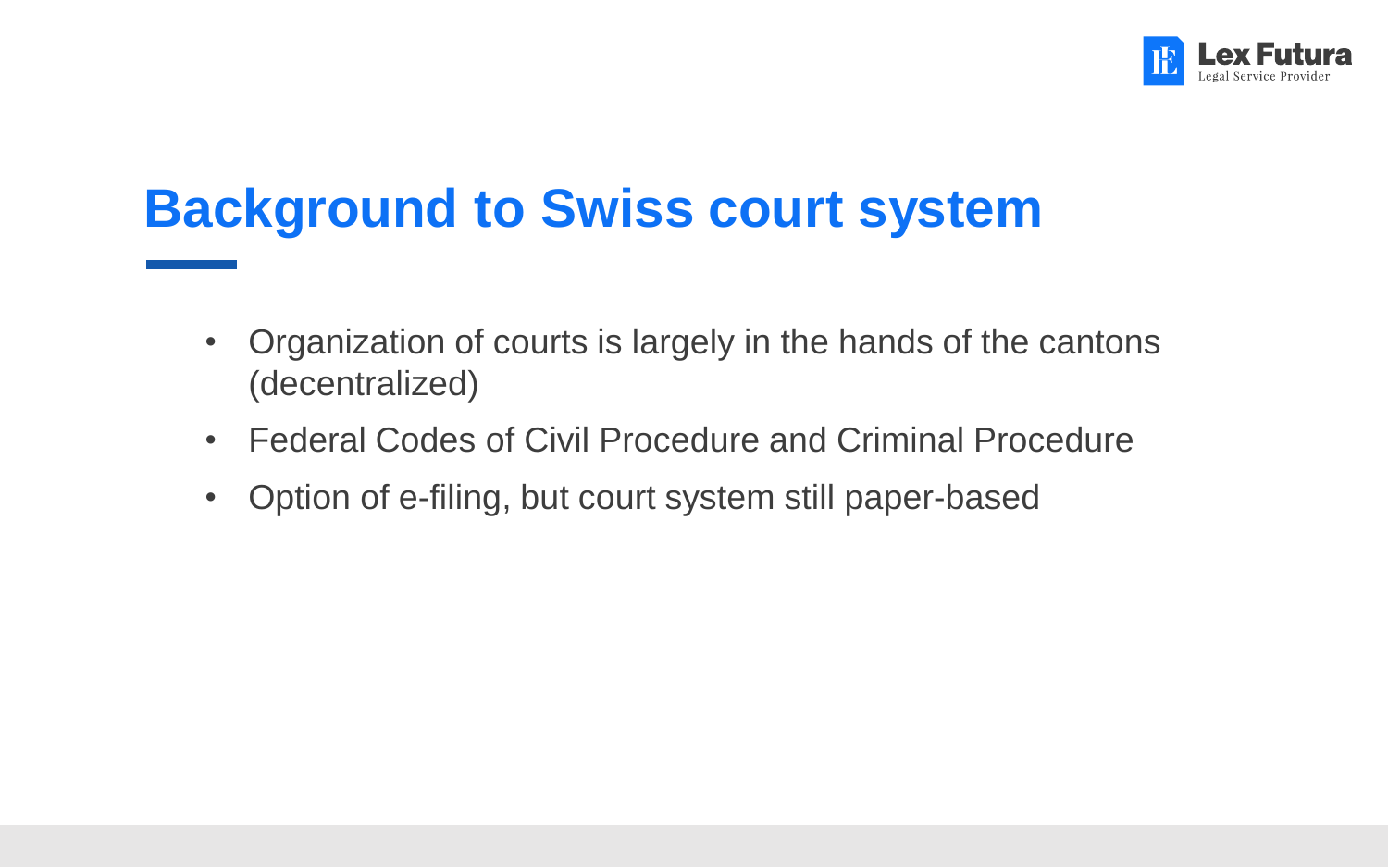

## **Courts first to react: Suspension of hearings**

- Information to the public: No more hearings until end of March
- Only urgent cases
- Deadlines for submission of written briefs unaffected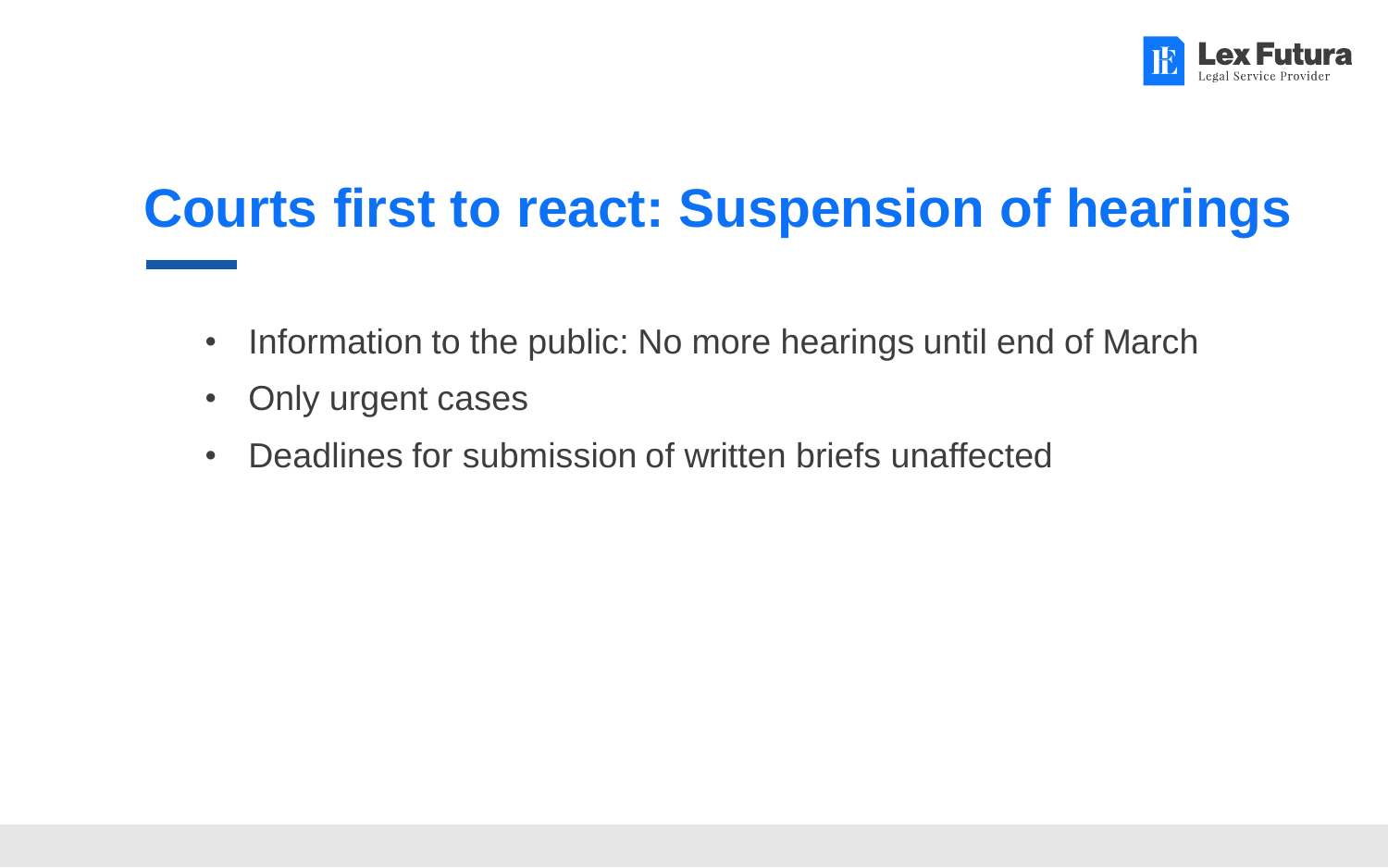

#### **Legislative reaction**

- Extraordinary "court holidays" in March and April (not for criminal proceedings)
- Deadlines for written briefs suspended
- "The judiciary must remain fully functional in its core functions, **especially** in times of uncertainty. However, in order to enable courts, authorities, lawyers and parties to better adapt to the difficulties caused by the coronavirus …"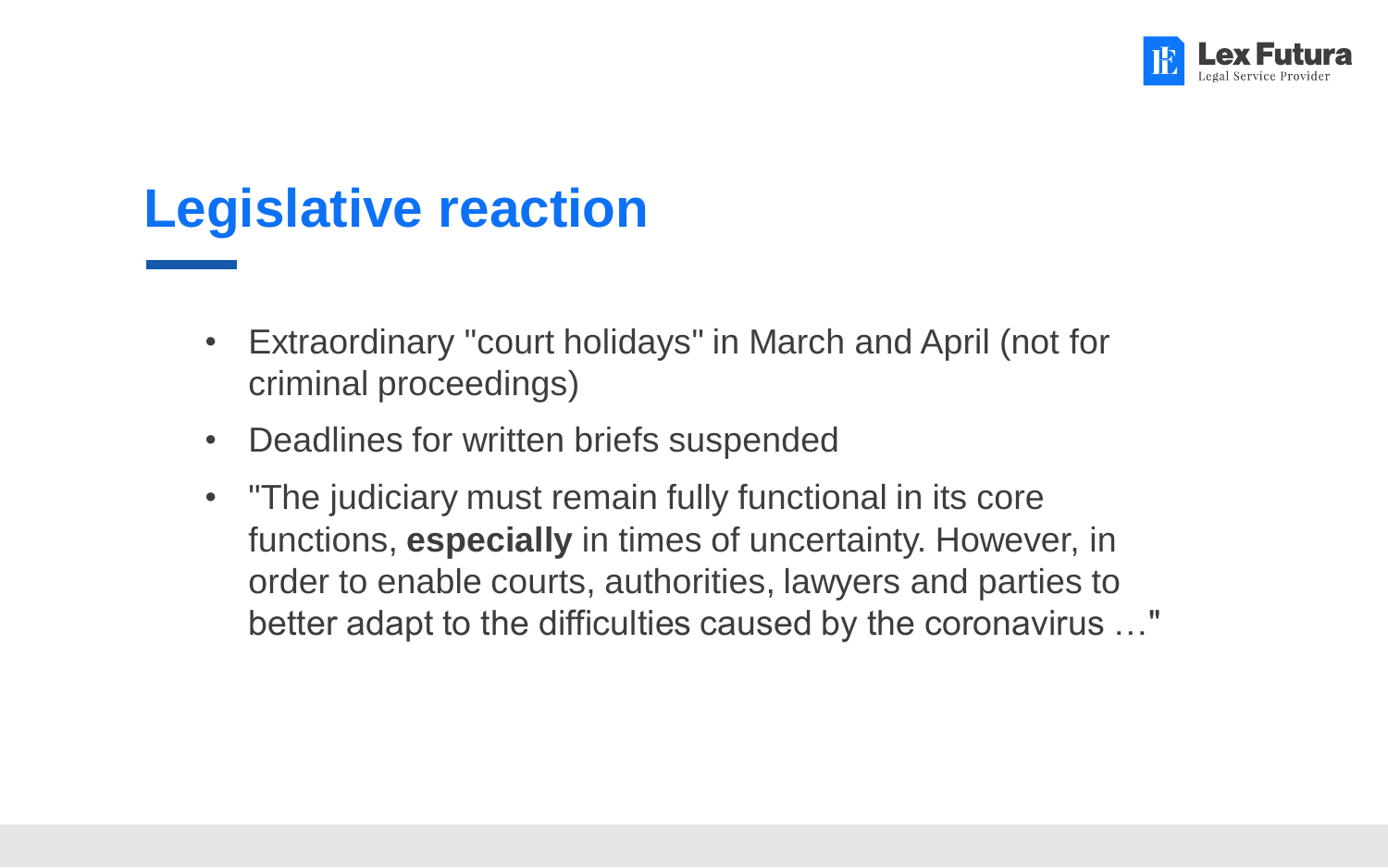

### **Courts held hearings via video conferences**

- Courts informed parties in the concernced cases
- Basis: liberal interpretation of the Code of Civil Procedure
- Zurich Commercial Court: "The videoconference is organised by the Commercial Court and all parties are connected from their respective locations via their mobile phones."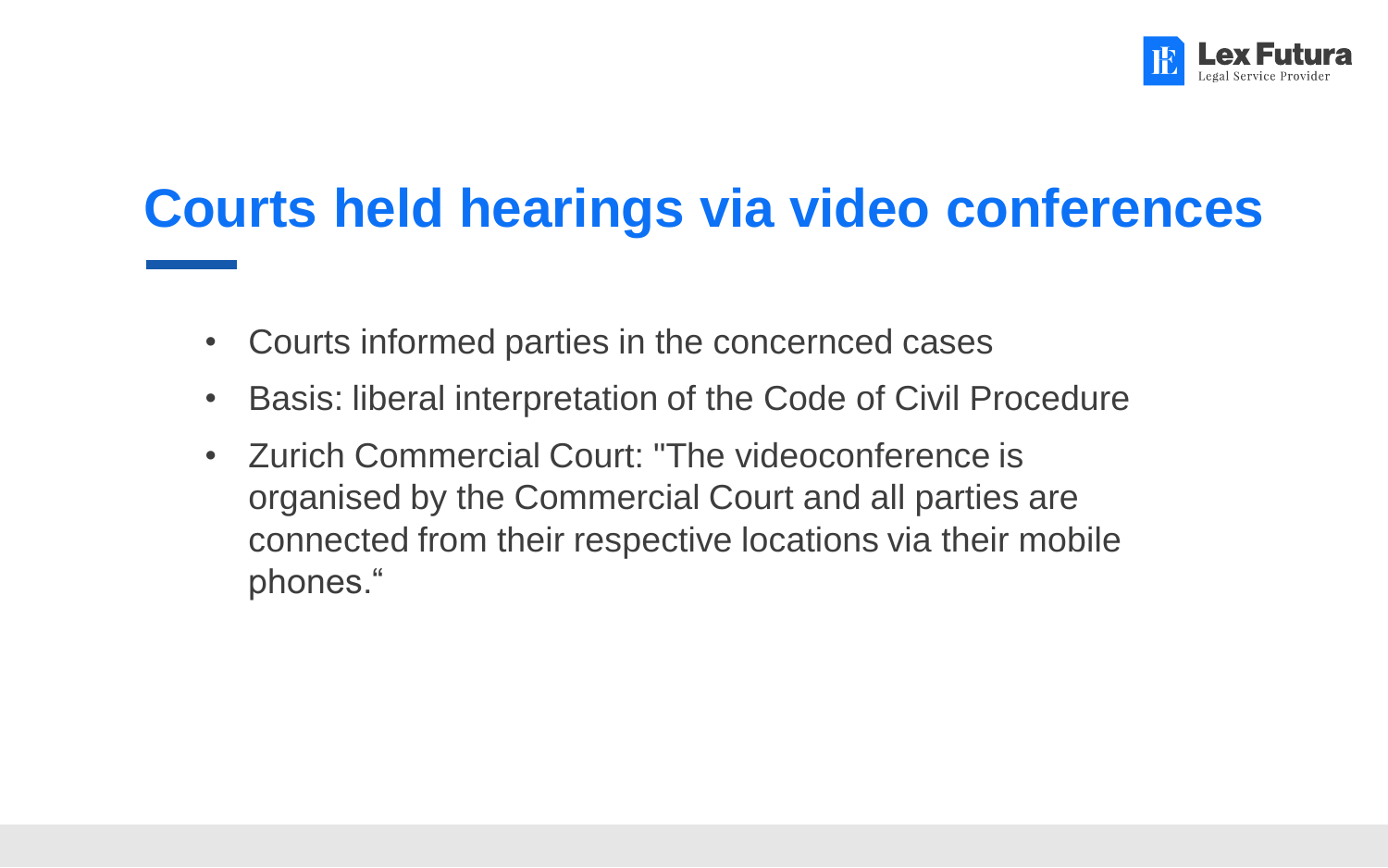

#### **Legislative reaction**

- Hearings via video conference are permitted if the parties agree or if there are important reasons, especially urgency
- However, implied that generally not permissible under Code of Civil Procedure
- No specific guidance on tools to be used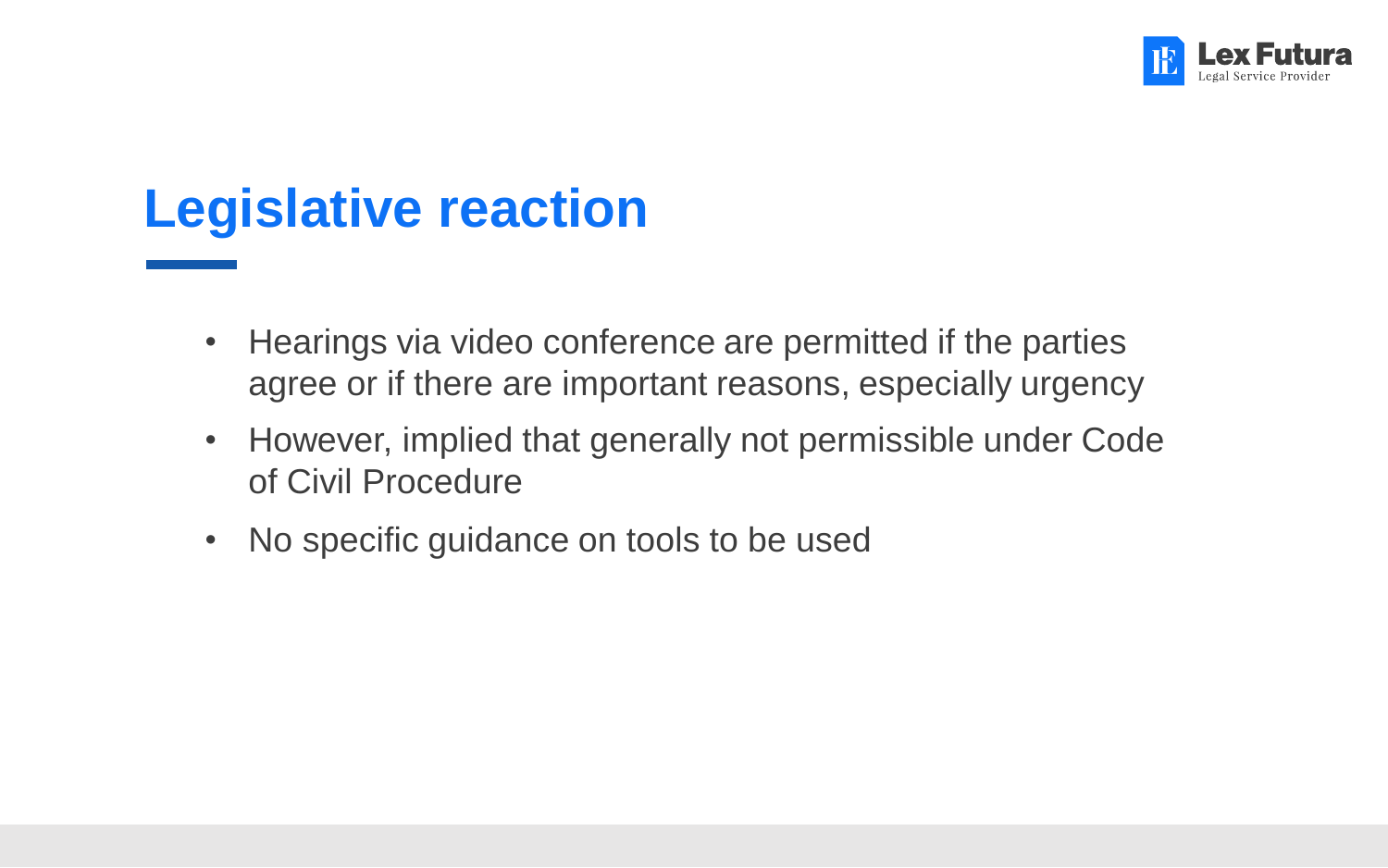

#### **Reaction of the lawyers**

- Law firms differently equiped to handle situation
- E-filing increased
- Clients online-meeting (Zoom, Skype etc.)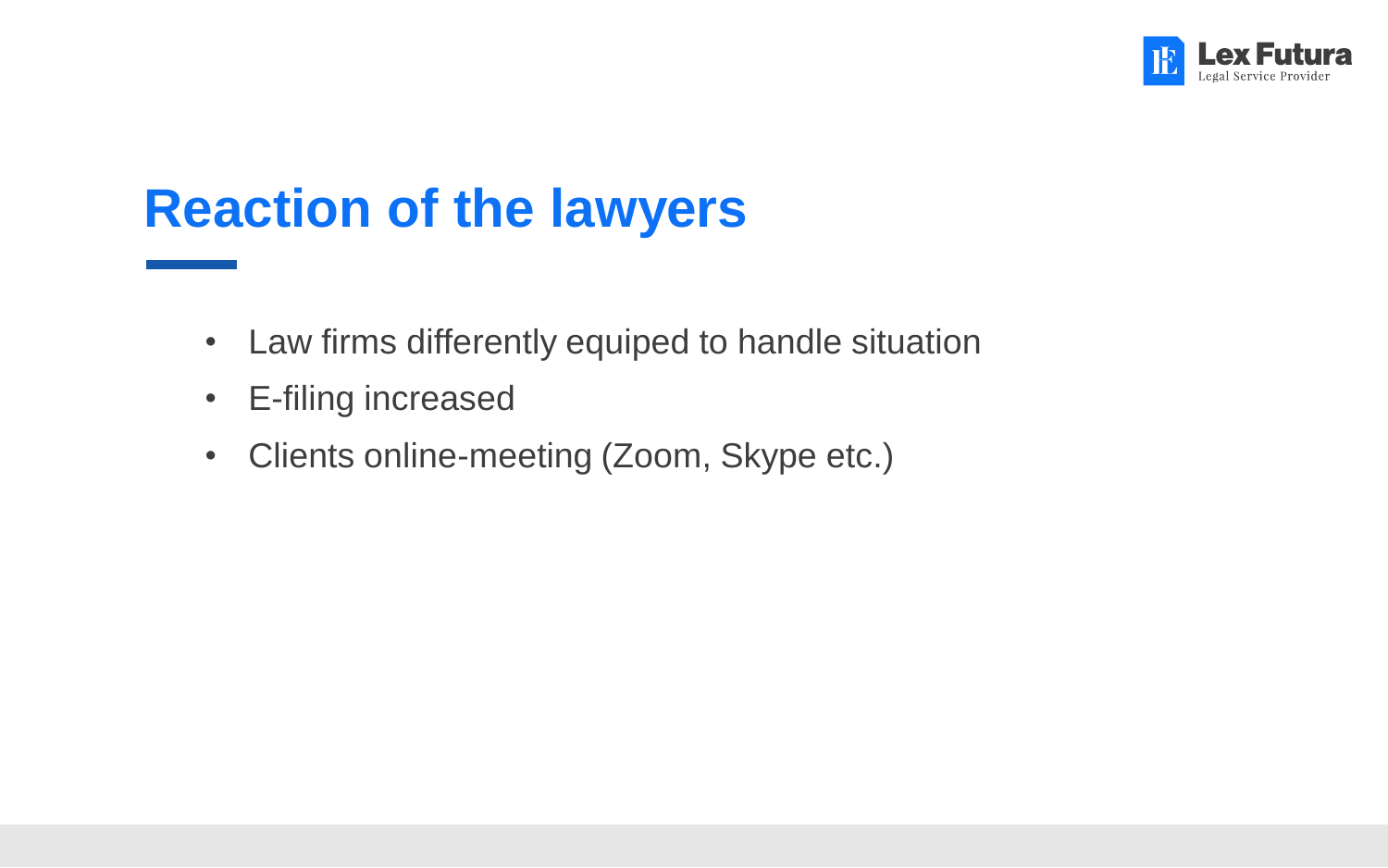

### **Will COVID increase digitization in the legal industry?**

- Legal sector has become more open to digitization
- General tendency of enabling flexible working (legal industry lacking behind)
- Overhead costs of law firms
	- Less support staff
	- Less paper
	- Less travelling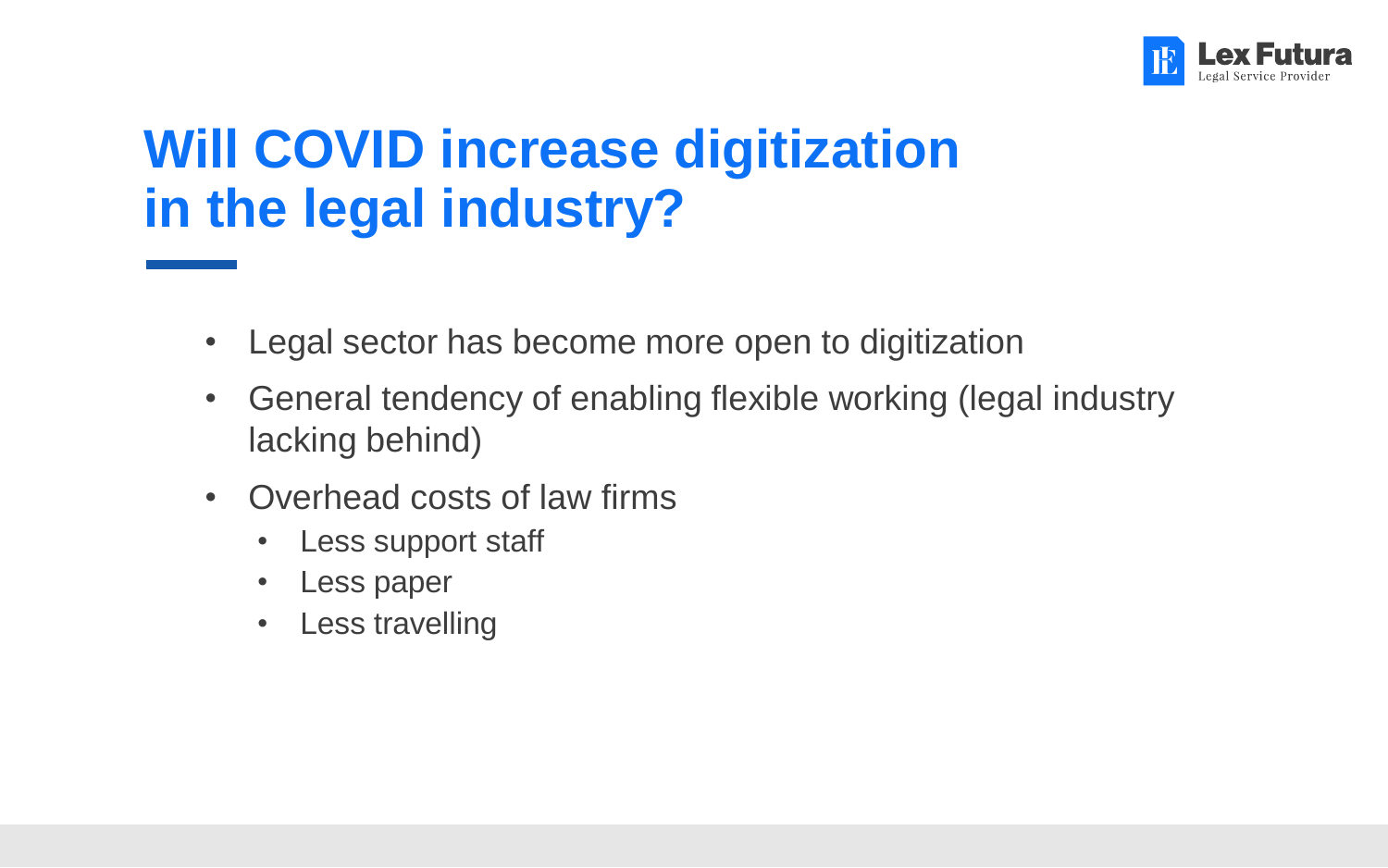

# **Will COVID increase digitization of justice?**

- The way lawyers interact with courts has remained largely unchanged for 100 years
- Old habits die hard
- COVID has forced the judiciary and lawyers to break some habits and embrace digitization